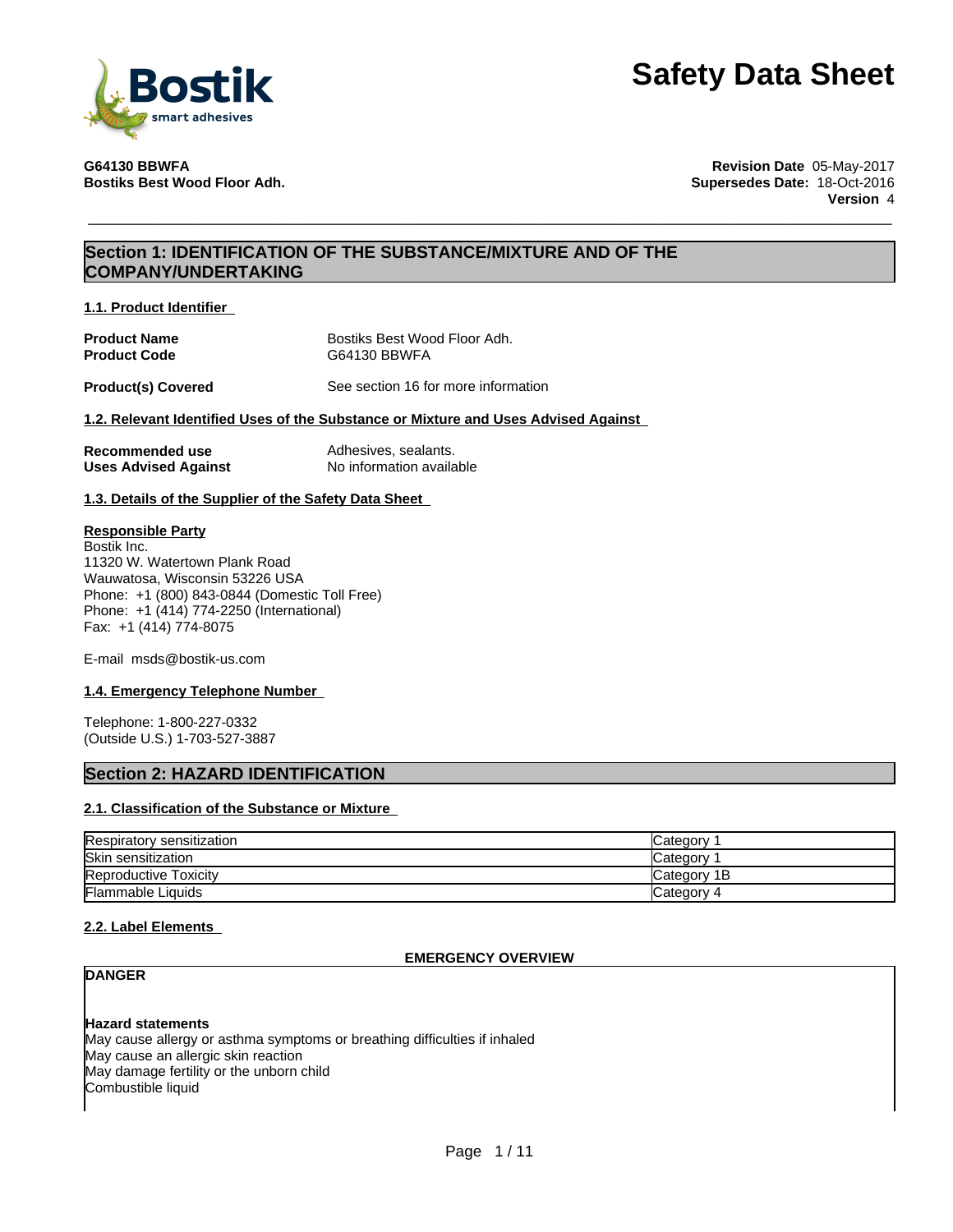**Bostiks Best Wood Floor Adh. Supersedes Date:** 18-Oct-2016

**Version** 4



# **Precautionary Statements - Prevention**

Obtain special instructions before use Do not handle until all safety precautions have been read and understood Use personal protective equipment as required Avoid breathing dust/fume/gas/mist/vapors/spray In case of inadequate ventilation wear respiratory protection Contaminated work clothing should not be allowed out of the workplace Wear protective gloves Keep away from heat/sparks/open flames/hot surfaces. — No smoking

## **Precautionary Statements - Response**

IF exposed or concerned: Get medical advice/attention

Specific treatment (see first aid measures on this label)

IF ON SKIN: Wash with plenty of soap and water. If skin irritation or rash occurs: Get medical advice/attention. Wash contaminated clothing before reuse.

IF INHALED: If breathing is difficult, remove victim to fresh air and keep at rest in a position comfortable for breathing. If experiencing respiratory symptoms: Call a POISON CENTER or doctor/physician. In case of fire: Use CO2, dry chemical, or foam to extinguish.

# **Precautionary Statements - Storage**

Store locked up Store in a well-ventilated place. Keep cool

### **Precautionary Statements - Disposal**

Dispose of contents/container to an approved waste disposal plant

# **Hazards Not Otherwise Classified (HNOC)**

Not applicable

### **Unknown acute toxicity**

27% of the mixture consists of ingredient(s) of unknown toxicity

# **2.3. Other Information**

Causes mild skin irritation.

# **Section 3: COMPOSITION/INFORMATION ON INGREDIENTS**

# **3.1 Substances**

Mixture

# **3.2 Mixtures**

| <b>Chemical Name</b>                         | <b>CAS No.</b> | Weight-%       |
|----------------------------------------------|----------------|----------------|
| Limestone                                    | 1317-65-3      | $30 - 60$      |
| Naphtha,<br>., petroleum, heavy alkylate     | 64741-65-7     |                |
| Benzenesulfonyl isocyanate, Z<br>. 4-methyl- | 4083-64-1      | $\mathsf{v}$ . |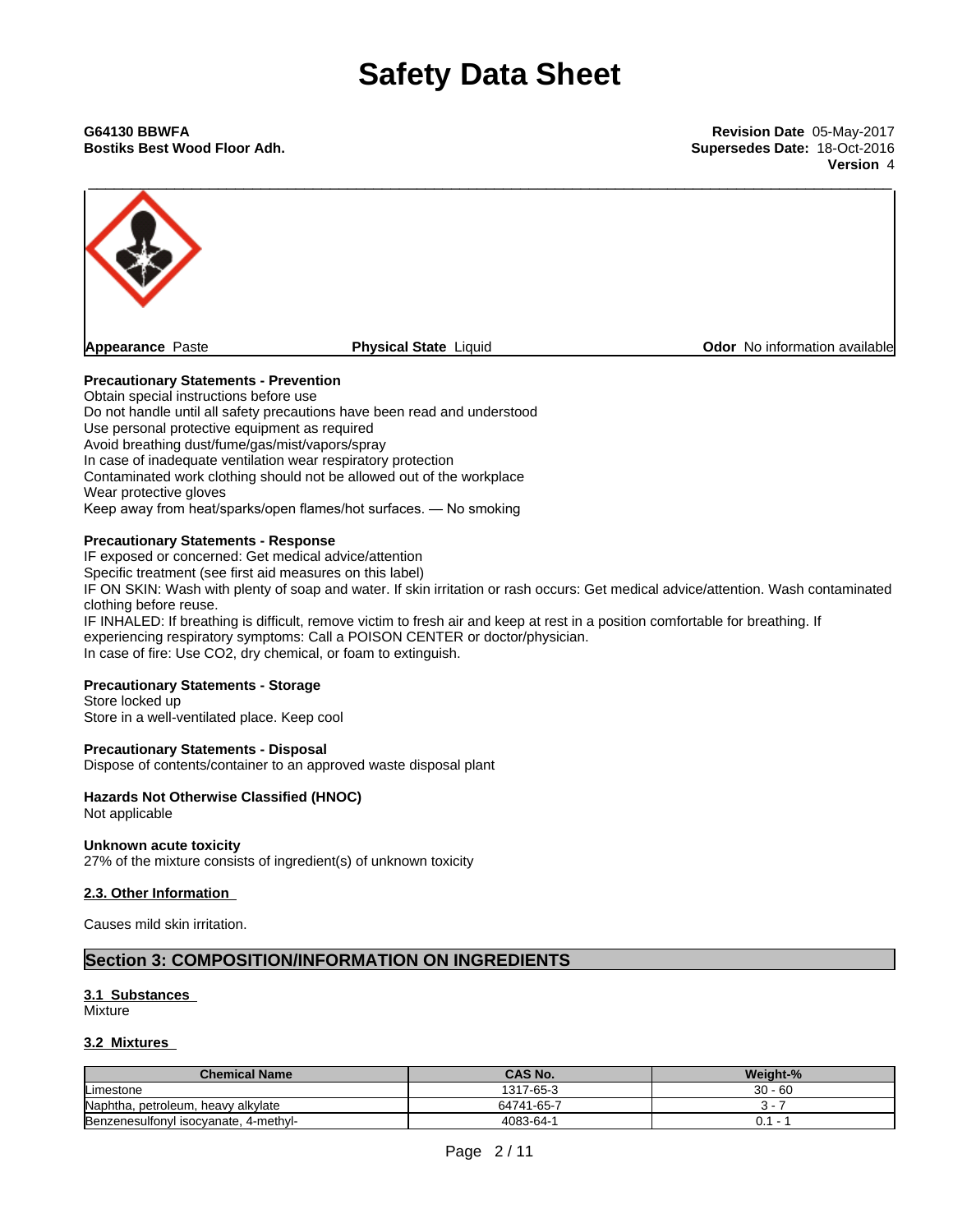| $\cdots$<br>Dibutyltin<br>dilaurate | -<br>$- -$<br>ΓO.<br>-၁၀ | v. |
|-------------------------------------|--------------------------|----|
| Quartz                              | $\sim$<br>، مہ           | v. |

*The exact percentage (concentration) ofcomposition has been withheld as a trade secret.*

| <b>Section 4: FIRST AID MEASURES</b>      |                                                                                                                                                                                                                                                                     |
|-------------------------------------------|---------------------------------------------------------------------------------------------------------------------------------------------------------------------------------------------------------------------------------------------------------------------|
| 4.1. Description of First Aid Measures    |                                                                                                                                                                                                                                                                     |
| <b>General Advice</b>                     | Remove and isolate contaminated clothing and shoes. Call a POISON CENTER or<br>doctor/physician.                                                                                                                                                                    |
| Eye contact                               | In case of contact with substance, immediately flush skin or eyes with running water for at<br>least 20 minutes. If eye irritation persists: Get medical advice/attention.                                                                                          |
| <b>Skin Contact</b>                       | Wash off immediately with soap and plenty of water while removing all contaminated<br>clothes and shoes. Wash contaminated clothing before reuse. May cause sensitization by<br>skin contact. In the case of skin irritation or allergic reactions see a physician. |
| <b>Inhalation</b>                         | Move victim to fresh air. Administer oxygen if breathing is difficult. If breathing is irregular or<br>stopped, administer artificial respiration.                                                                                                                  |
| Ingestion                                 | Clean mouth with water and drink afterwards plenty of water. Never give anything by mouth<br>to an unconscious person. Do NOT induce vomiting. If symptoms persist, call a physician.                                                                               |
| <b>Self-protection of the First Aider</b> | Ensure that medical personnel are aware of the material(s) involved and take precautions to<br>protect themselves.                                                                                                                                                  |
|                                           | 4.2. Most Important Symptoms and Effects, Both Acute and Delayed                                                                                                                                                                                                    |
| <b>Symptoms</b>                           | No information available.                                                                                                                                                                                                                                           |
|                                           | 4.3. Indication of Any Immediate Medical Attention and Special Treatment Needed                                                                                                                                                                                     |
| Note to physicians                        | May cause sensitization by inhalation and skin contact.                                                                                                                                                                                                             |
| 4.4. Reference to Other Sections          |                                                                                                                                                                                                                                                                     |
| <b>Reference to Other Sections</b>        | Section 8: EXPOSURE CONTROLS/PERSONAL PROTECTION<br>Section 11: TOXICOLOGY INFORMATION                                                                                                                                                                              |
|                                           |                                                                                                                                                                                                                                                                     |

# **Section 5: FIRE-FIGHTING MEASURES**

# **5.1. Extinguishing Media**

# **Suitable Extinguishing Media**

Dry chemical, CO2, water spray or regular foam. Move containers from fire area if you can do it without risk. Water spray, fog or regular foam. Use water spray or fog; do not use straight streams.

# **Unsuitable Extinguishing Media**

CAUTION: All these products have a very low flash point. Use of water spray when fighting fire may be inefficient.

# **5.2. Special Hazards Arising from the Substance or Mixture**

# **Specific Hazards Arising from the Chemical**

Vapors may form explosive mixtures with air. Vapors may travel to source of ignition and flash back. Most vapors are heavier than air. They will spread along ground and collect in low or confined areas (sewers, basements, tanks). Vapor explosion hazard indoors, outdoors or in sewers. Runoff to sewer may create fire or explosion hazard. May cause sensitization by inhalation and skin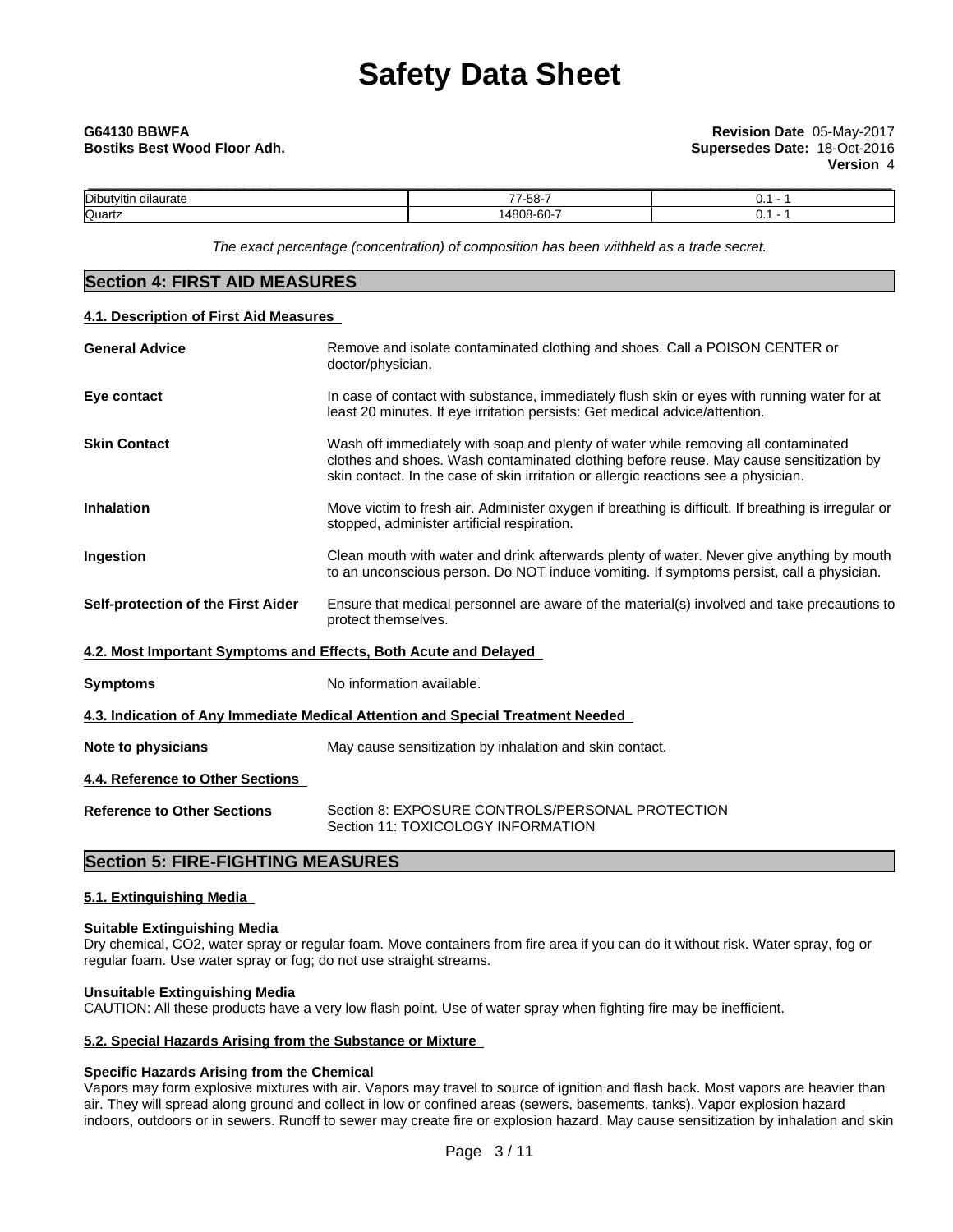\_\_\_\_\_\_\_\_\_\_\_\_\_\_\_\_\_\_\_\_\_\_\_\_\_\_\_\_\_\_\_\_\_\_\_\_\_\_\_\_\_\_\_\_\_\_\_\_\_\_\_\_\_\_\_\_\_\_\_\_\_\_\_\_\_\_\_\_\_\_\_\_\_\_\_\_\_\_\_\_\_\_\_\_\_\_\_\_\_\_\_\_\_ **G64130 BBWFA Revision Date** 05-May-2017 **Bostiks Best Wood Floor Adh. Supersedes Date:** 18-Oct-2016 **Version** 4

contact.

# **Explosion Data Sensitivity to Mechanical Impact** None. **Sensitivity to Static Discharge** None.

# **5.3. Advice for Firefighters**

# **Protective Equipment and Precautions for Firefighters**

As in any fire, wear self-contained breathing apparatus pressure-demand, MSHA/NIOSH (approved or equivalent) and full protective gear.

# **Section 6: ACCIDENTAL RELEASE MEASURES**

# **6.1. Personal Precautions, Protective Equipment and Emergency Procedures**

| <b>Personal Precautions</b>                               | Use personal protective equipment as required. ELIMINATE all ignition sources (no<br>smoking, flares, sparks or flames in immediate area). All equipment used when handling<br>the product must be grounded. Do not touch or walk through spilled material. Stop leak if<br>you can do it without risk. |
|-----------------------------------------------------------|---------------------------------------------------------------------------------------------------------------------------------------------------------------------------------------------------------------------------------------------------------------------------------------------------------|
| <b>Other Information</b>                                  | Water spray may reduce vapor; but may not prevent ignition in closed spaces.                                                                                                                                                                                                                            |
| 6.2. Environmental Precautions                            |                                                                                                                                                                                                                                                                                                         |
| <b>Environmental Precautions</b>                          | Prevent entry into waterways, sewers, basements or confined areas. See Section 12 for<br>additional Ecological Information.                                                                                                                                                                             |
| 6.3. Methods and Material for Containment and Cleaning up |                                                                                                                                                                                                                                                                                                         |
| <b>Methods for Containment</b>                            | Dike far ahead of liquid spill for later disposal. A vapor suppressing foam may be used to<br>reduce vapors. Absorb or cover with dry earth, sand or other non-combustible material and<br>transfer to containers. Protect from moisture.                                                               |
| <b>Methods for Cleaning up</b>                            | Use personal protective equipment as required. Soak up with inert absorbent material. Use<br>clean non-sparking tools to collect absorbed material. Pick up and transfer to properly<br>labeled containers. Clean contaminated surface thoroughly.                                                      |
| 6.4. Reference to other sections                          |                                                                                                                                                                                                                                                                                                         |
| <b>Reference to Other Sections</b>                        | Section 7: HANDLING AND STORAGE<br>Section 8: EXPOSURE CONTROLS/PERSONAL PROTECTION<br>Section 13: DISPOSAL CONSIDERATIONS                                                                                                                                                                              |
|                                                           |                                                                                                                                                                                                                                                                                                         |

# **Section 7: HANDLING AND STORAGE**

# **7.1. Precautions for Safe Handling**

**Advice on Safe Handling** Use personal protective equipment as required.Handle in accordance with good industrial hygiene and safety practice. Avoid contact with skin, eyes or clothing. Wash contaminated clothing before reuse. Do not breathe dust/fume/gas/mist/vapors/spray. Ensure adequate ventilation, especially in confined areas. Use with local exhaust ventilation. All equipment used when handling the product must be grounded. Keep away from heat/sparks/open flames/hot surfaces. — No smoking. Take necessary action to avoid static electricity discharge (which might cause ignition of organic vapors).

# **7.2. Conditions for Safe Storage, including any Incompatibilities**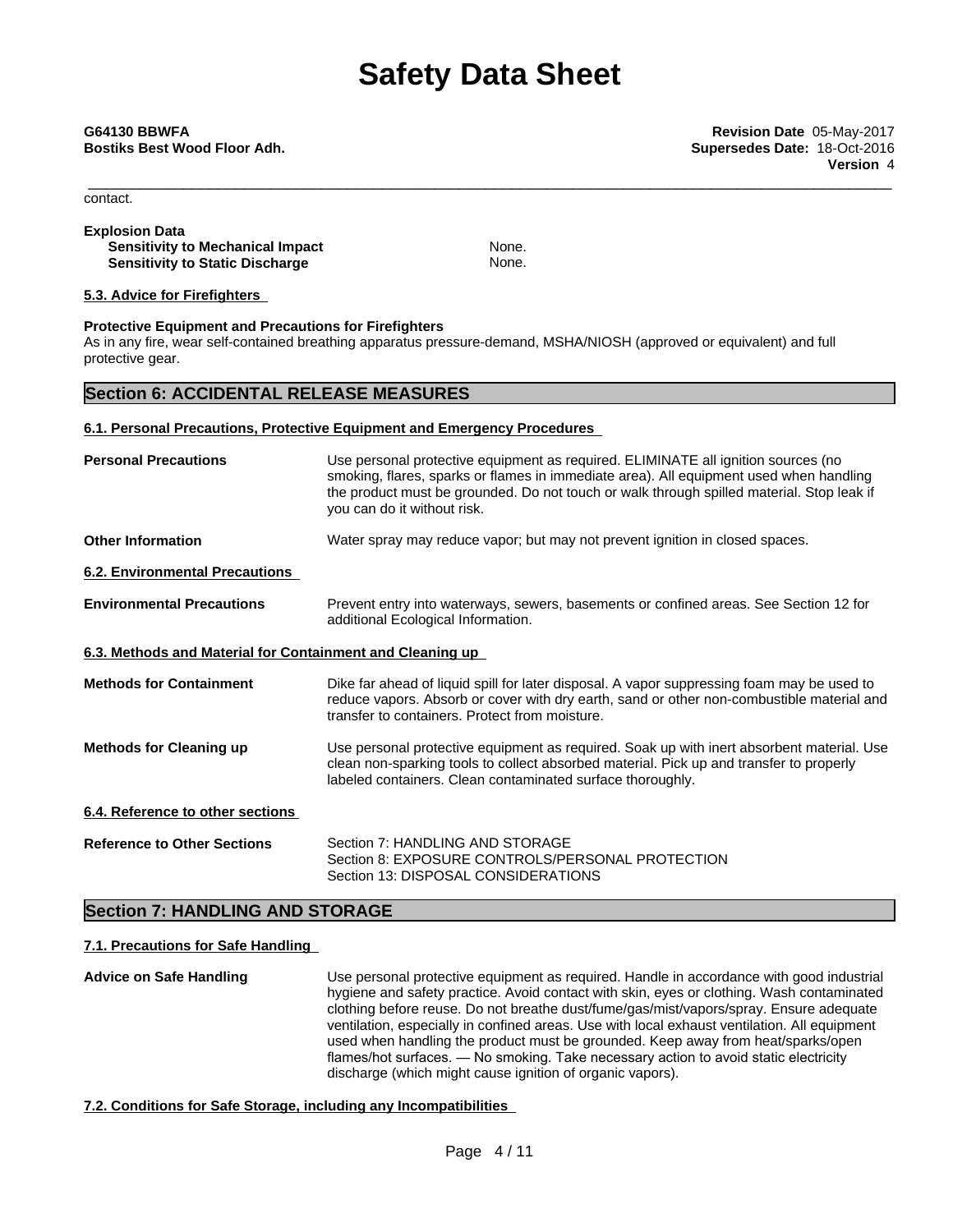| G64130 BBWFA<br>Bostiks Best Wood Floor Adh. | Revision Date 05-May-2017<br>Supersedes Date: 18-Oct-2016<br>Version 4                                                                                                                                                                                                                                                                         |
|----------------------------------------------|------------------------------------------------------------------------------------------------------------------------------------------------------------------------------------------------------------------------------------------------------------------------------------------------------------------------------------------------|
| <b>Storage Conditions</b>                    | Keep in properly labeled containers. Keep out of the reach of children. Keep away from<br>heat, sparks, flame and other sources of ignition (i.e., pilot lights, electric motors and static<br>electricity). Keep containers tightly closed in a cool, well-ventilated place. Protect from<br>direct contact with water or excessive moisture. |
| Incompatible Materials                       | Water. Alcohols. Strong bases. Strong oxidizing agents. Finely powdered metals.                                                                                                                                                                                                                                                                |
| 7.3. Specific End Use(s)                     |                                                                                                                                                                                                                                                                                                                                                |
| <b>Other Information</b>                     | No information available.                                                                                                                                                                                                                                                                                                                      |
| 7.4. References to Other Sections            |                                                                                                                                                                                                                                                                                                                                                |
| <b>Reference to Other Sections</b>           | Section 13: DISPOSAL CONSIDERATIONS<br>Section 10: STABILITY AND REACTIVITY                                                                                                                                                                                                                                                                    |

# **Section 8: EXPOSURE CONTROLS/PERSONAL PROTECTION**

# **8.1. Control Parameters**

**Exposure Guidelines** . As Quartz (14808-60-7) is inextricably bound in the polymer matrix, it is not expected to be available as an airborne hazard (dust, mist, or spray) under normal condition of uses. As Limestone CAS 1317-65-3 is inextricably bound in the polymer matrix, it is not expected to be available as an airborne hazard (dust, mist, or spray) under normal condition of uses.

| <b>Chemical Name</b> | <b>ACGIH TLV</b>               | <b>NIOSH IDLH</b>                     | <b>OSHA PEL</b>                      | <b>Mexico</b>                |
|----------------------|--------------------------------|---------------------------------------|--------------------------------------|------------------------------|
| Limestone            |                                | TWA: 10 $mq/m3$ total dust            | TWA: $15 \text{ mg/m}^3$ total dust  | TWA: $10 \text{ mg/m}^3$     |
| 1317-65-3            |                                | TWA: $5 \text{ mg/m}^3$ respirable    | TWA: $5 \text{ mg/m}^3$ respirable   | STEL: $20 \text{ mg/m}^3$    |
|                      |                                | dust                                  | fraction                             |                              |
| Dibutyltin dilaurate | STEL: $0.2 \text{ mg/m}^3$ Sn  | IDLH: $25 \text{ mg/m}^3$ Sn          | TWA: $0.1 \text{ mg/m}^3$ Sn         | TWA: $0.1 \text{ mg/m}^3$    |
| 77-58-7              | TWA: $0.1 \text{ mg/m}^3$ Sn   | TWA: $0.1 \text{ mg/m}^3$ except      |                                      | STEL: $0.2 \text{ mg/m}^3$   |
|                      | $S^*$                          | Cyhexatin Sn                          |                                      |                              |
| Quartz               | TWA: $0.025$ mg/m <sup>3</sup> | IDLH: 50 mg/m <sup>3</sup> respirable | TWA: 50 μg/m <sup>3</sup> TWA: 50    | TWA: $0.1$ mg/m <sup>3</sup> |
| 14808-60-7           | respirable particulate matter  | dust                                  | $\mu$ g/m <sup>3</sup> excludes      |                              |
|                      |                                | TWA: $0.05 \text{ mg/m}^3$            | construction work,                   |                              |
|                      |                                | respirable dust                       | agricultural operations, and         |                              |
|                      |                                |                                       | exposures that result from           |                              |
|                      |                                |                                       | the processing of sorptive           |                              |
|                      |                                |                                       | clays                                |                              |
|                      |                                |                                       | $(250)/(%SiO2 + 5)$ mppcf            |                              |
|                      |                                |                                       | TWA respirable fraction              |                              |
|                      |                                |                                       | $(10)/(%SiO2 + 2)$ mg/m <sup>3</sup> |                              |
|                      |                                |                                       | TWA respirable fraction              |                              |

| <b>Chemical Name</b>            | Argentina                                                              | <b>Brazil</b> | <b>Chile</b>                              | Venezuela                                                              |
|---------------------------------|------------------------------------------------------------------------|---------------|-------------------------------------------|------------------------------------------------------------------------|
| Limestone<br>1317-65-3          | TWA: $10 \text{ mg/m}^3$                                               |               | TWA: $8 \text{ mg/m}^3$                   |                                                                        |
| Dibutyltin dilaurate<br>77-58-7 | TWA: $0.1 \text{ mg/m}^3$<br><b>Skin</b><br>STEL: $0.2 \text{ mg/m}^3$ |               | TWA: $0.08 \text{ mg/m}^3$<br><b>Skin</b> | <b>Skin</b><br>STEL: $0.2 \text{ mg/m}^3$<br>TWA: $0.1 \text{ mg/m}^3$ |
| Quartz<br>14808-60-7            | TWA: $0.05 \text{ mg/m}^3$                                             |               | TWA: $0.08 \text{ mg/m}^3$                | TWA: $0.025 \text{ mg/m}^3$                                            |

# **8.2. Exposure Controls**

**Engineering Controls** Showers

Eyewash stations Ventilation systems.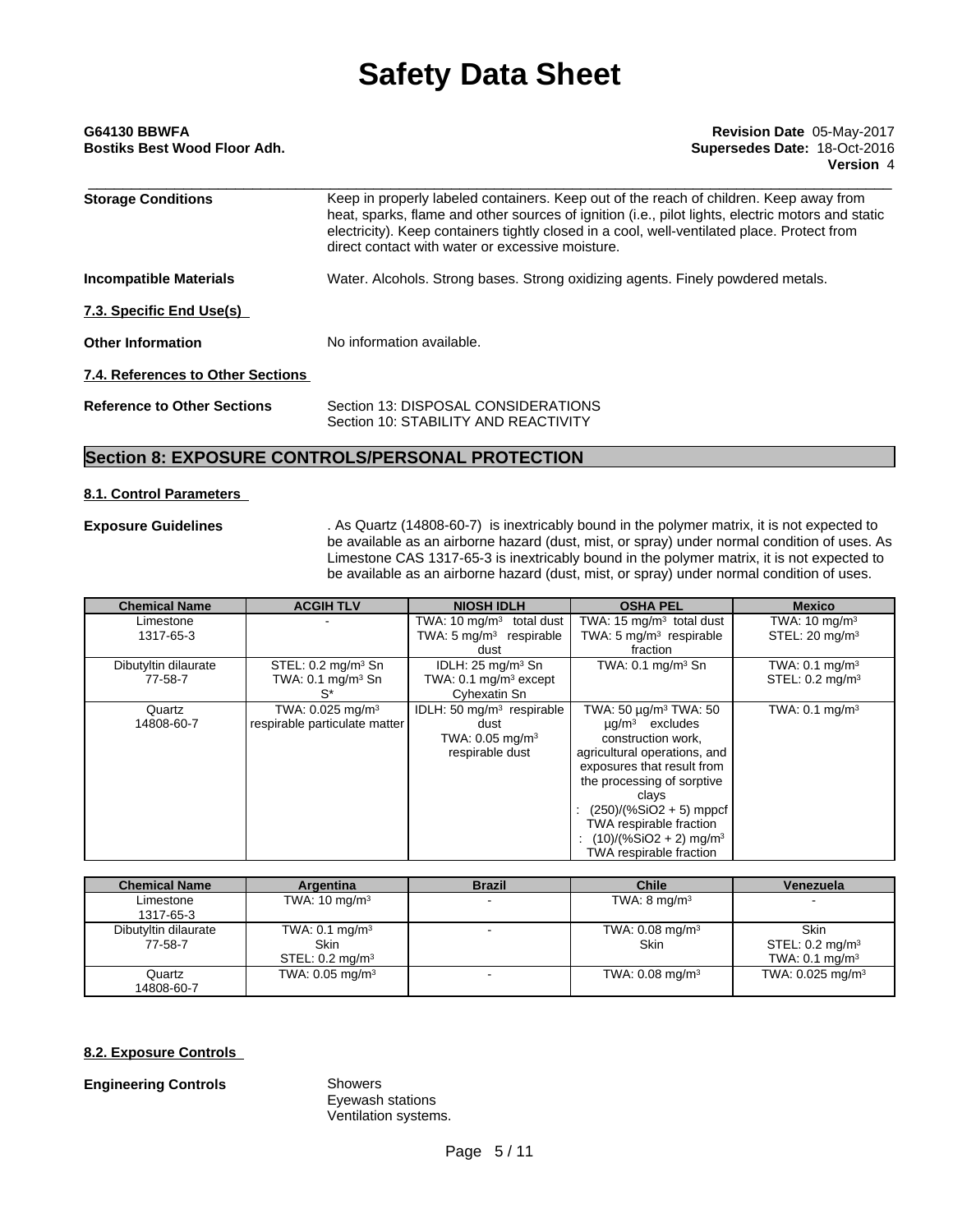\_\_\_\_\_\_\_\_\_\_\_\_\_\_\_\_\_\_\_\_\_\_\_\_\_\_\_\_\_\_\_\_\_\_\_\_\_\_\_\_\_\_\_\_\_\_\_\_\_\_\_\_\_\_\_\_\_\_\_\_\_\_\_\_\_\_\_\_\_\_\_\_\_\_\_\_\_\_\_\_\_\_\_\_\_\_\_\_\_\_\_\_\_ **G64130 BBWFA Revision Date** 05-May-2017 **Bostiks Best Wood Floor Adh. Supersedes Date:** 18-Oct-2016 **Version** 4

| Personal protective equipment [PPE] |                                                                                                                                                                                                                                                                                                                                                                                                                                    |
|-------------------------------------|------------------------------------------------------------------------------------------------------------------------------------------------------------------------------------------------------------------------------------------------------------------------------------------------------------------------------------------------------------------------------------------------------------------------------------|
| <b>Eye/Face Protection</b>          | Tight sealing safety goggles.                                                                                                                                                                                                                                                                                                                                                                                                      |
| <b>Skin and Body Protection</b>     | Wear suitable chemical resistant gloves. The selection of suitable gloves does not only<br>depend on the material, but also on further marks of quality and various manufacturers.                                                                                                                                                                                                                                                 |
| <b>Respiratory Protection</b>       | If exposure limits are exceeded or irritation is experienced, NIOSH/MSHA approved<br>respiratory protection should be worn. Positive-pressure supplied air respirators may be<br>required for high airborne contaminant concentrations. Respiratory protection must be<br>provided in accordance with current local regulations.                                                                                                   |
|                                     | General Hygiene Considerations Use personal protective equipment as required. Handle in accordance with good industrial<br>hygiene and safety practice. When using do not eat, drink or smoke. Avoid contact with<br>skin, eyes or clothing. Wash face, hands and any exposed skin thoroughly after handling.<br>Wash contaminated clothing before reuse. Regular cleaning of equipment, work area and<br>clothing is recommended. |

# **Section 9: PHYSICAL AND CHEMICAL PROPERTIES**

| 9.1. Information on Basic Phvsical and Chemical Properties |
|------------------------------------------------------------|
|------------------------------------------------------------|

| 9.1. Information on Basic Physical and Chemical Properties |                          |                            |
|------------------------------------------------------------|--------------------------|----------------------------|
| <b>Physical State</b>                                      | Liquid                   |                            |
| Appearance                                                 | Paste                    |                            |
| Color                                                      | Amber                    |                            |
| Odor                                                       | No information available |                            |
| <b>Odor Threshold</b>                                      | No information available |                            |
| <b>Property</b>                                            | <b>Values</b>            | Remarks • Method           |
| рH                                                         | No information available |                            |
| <b>Melting Point/Freezing Point</b>                        | No information available |                            |
| <b>Boiling Point</b>                                       | > 172 °C / 341.6 °F      |                            |
| <b>Flash Point</b>                                         | > 61.1 °C / > 142 °F     |                            |
| <b>Evaporation Rate</b>                                    | No information available |                            |
| Flammability (solid, gas)                                  | No information available | Not applicable for liquids |
| <b>Flammability Limit in Air</b>                           |                          |                            |
| <b>Upper Flammability Limit</b>                            | No information available |                            |
| <b>Lower Flammability Limit</b>                            | No information available |                            |
| <b>Vapor Pressure</b>                                      | No information available |                            |
| <b>Vapor Density</b>                                       | No information available |                            |
| <b>Relative Density</b>                                    | No information available |                            |
| <b>Water Solubility</b>                                    | No information available |                            |
| <b>Solubility in Other Solvents</b>                        |                          |                            |
| <b>Partition Coefficient</b>                               | No information available |                            |
| <b>Autoignition Temperature</b>                            | No information available |                            |
| <b>Decomposition Temperature</b>                           | No information available |                            |
| <b>Kinematic Viscosity</b>                                 | No information available |                            |
| <b>Dynamic Viscosity</b>                                   | No information available |                            |
| <b>Explosive Properties</b>                                | No information available |                            |
| <b>Oxidizing Properties</b>                                | No information available |                            |
| 9.2. Other Information                                     |                          |                            |
| <b>Softening Point</b>                                     | No information available |                            |
| <b>Molecular Weight</b>                                    | No information available |                            |
| <b>Solvent Content (%)</b>                                 | No information available |                            |
| Solid Content (%)                                          | 93.0                     |                            |
| <b>Density</b>                                             | 1.508 $g/cm^{3}$         |                            |
| <b>VOC</b>                                                 | $20$ g/L                 |                            |

# **Section 10: STABILITY AND REACTIVITY**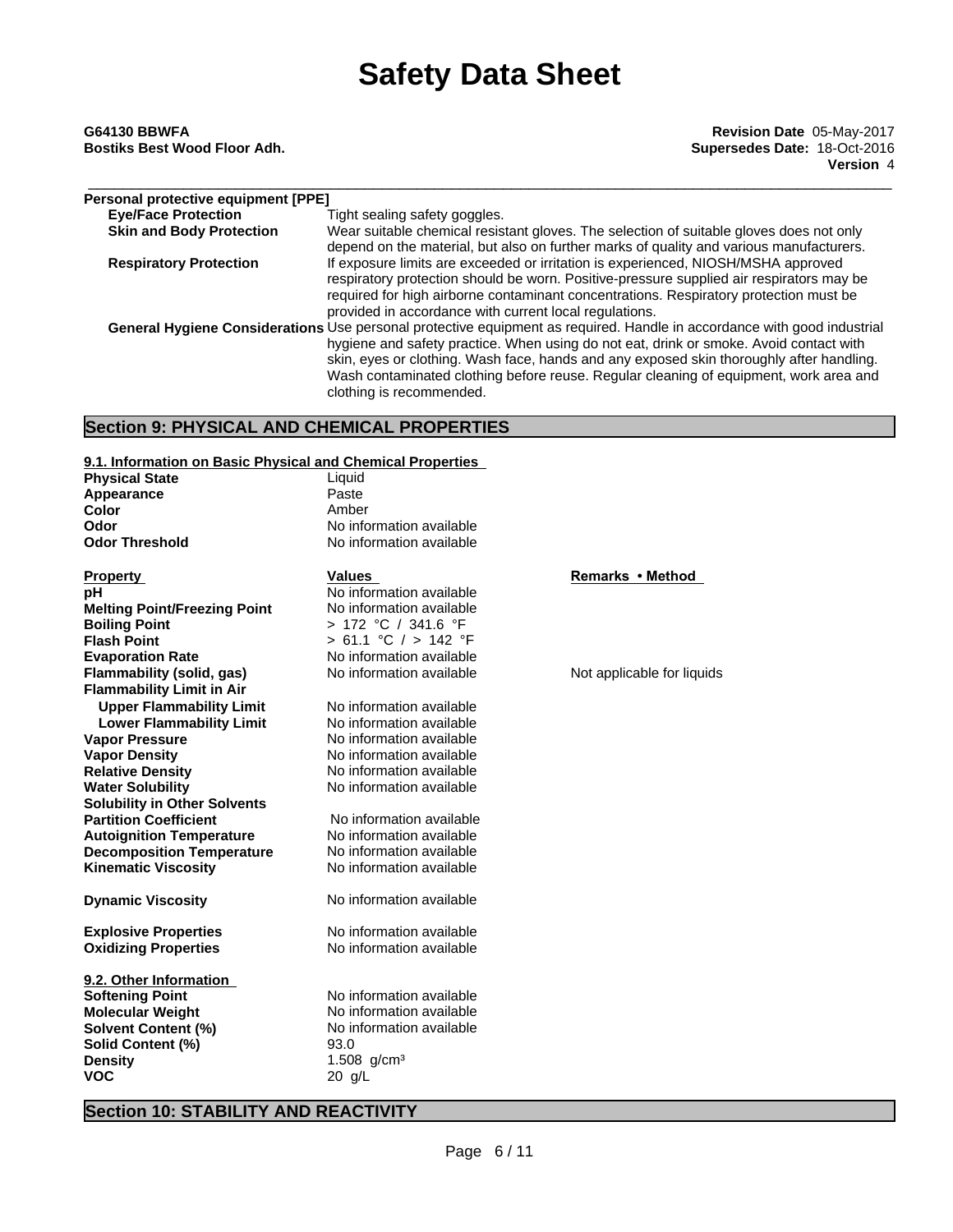\_\_\_\_\_\_\_\_\_\_\_\_\_\_\_\_\_\_\_\_\_\_\_\_\_\_\_\_\_\_\_\_\_\_\_\_\_\_\_\_\_\_\_\_\_\_\_\_\_\_\_\_\_\_\_\_\_\_\_\_\_\_\_\_\_\_\_\_\_\_\_\_\_\_\_\_\_\_\_\_\_\_\_\_\_\_\_\_\_\_\_\_\_ **G64130 BBWFA Revision Date** 05-May-2017 **Bostiks Best Wood Floor Adh. Supersedes Date:** 18-Oct-2016 **Version** 4

# **10.1. Reactivity**

None under normal use conditions.

# **10.2. Chemical Stability**

Stable under recommended storage conditions.

# **10.3. Possibility of Hazardous Reactions**

None under normal processing.

**Hazardous Polymerization** Hazardous polymerization may occur.

# **10.4. Conditions to Avoid**

Heat, flames and sparks. Keep from any possible contact with water. Extremes of temperature and direct sunlight. Storage near to reactive materials. Protect from moisture.

# **10.5. Incompatible Materials**

Water. Alcohols. Strong bases. Strong oxidizing agents. Finely powdered metals.

# **10.6. Hazardous Decomposition Products**

Carbon monoxide. Carbon dioxide (CO2). Nitrogen oxides (NOx). Hydrogen cyanide. Thermal decomposition can lead to release of irritating and toxic gases and vapors.

# **Section 11: TOXICOLOGY INFORMATION**

# **11.1. Information on Toxicological Effects**

| <b>Product Information</b> | No Data Available  |  |
|----------------------------|--------------------|--|
| <b>Inhalation</b>          | No Data Available. |  |
| Eye contact                | No Data Available. |  |
| <b>Skin Contact</b>        | No Data Available. |  |
| Ingestion                  | No Data Available. |  |

# **Component Information**

| <b>Chemical Name</b>                                  | Oral LD50            | <b>Dermal LD50</b>      | <b>Inhalation LC50</b>  |
|-------------------------------------------------------|----------------------|-------------------------|-------------------------|
| Limestone                                             | $>5000$ mg/kg (rat)  |                         |                         |
| 1317-65-3                                             |                      |                         |                         |
| Naphtha, petroleum, heavy alkylate<br>64741-65-7      | $>$ 7000 mg/kg (Rat) | $>$ 2000 mg/kg (Rabbit) | $> 5.04$ mg/L (Rat) 4 h |
| Benzenesulfonyl isocyanate,<br>4-methyl-<br>4083-64-1 | $= 2234$ mg/kg (Rat) |                         | $>640$ ppm (Rat) 1 h    |
| Dibutyltin dilaurate<br>$ 77-58-7$                    | $= 2071$ mg/kg (Rat) | $>$ 2000 mg/kg (Rat)    |                         |
| Quartz<br>  14808-60-7                                | $>2000$ mg/kg (Rat)  |                         |                         |

# **Delayed and Immediate Effects as well as Chronic Effects from Short and Long-term Exposure**

**Symptoms**<br> **Skin Corrosion/Irritation**<br>
No information available. **Skin Corrosion/Irritation Serious Eye Damage/Eye Irritation** No information available. **Irritation** No information available.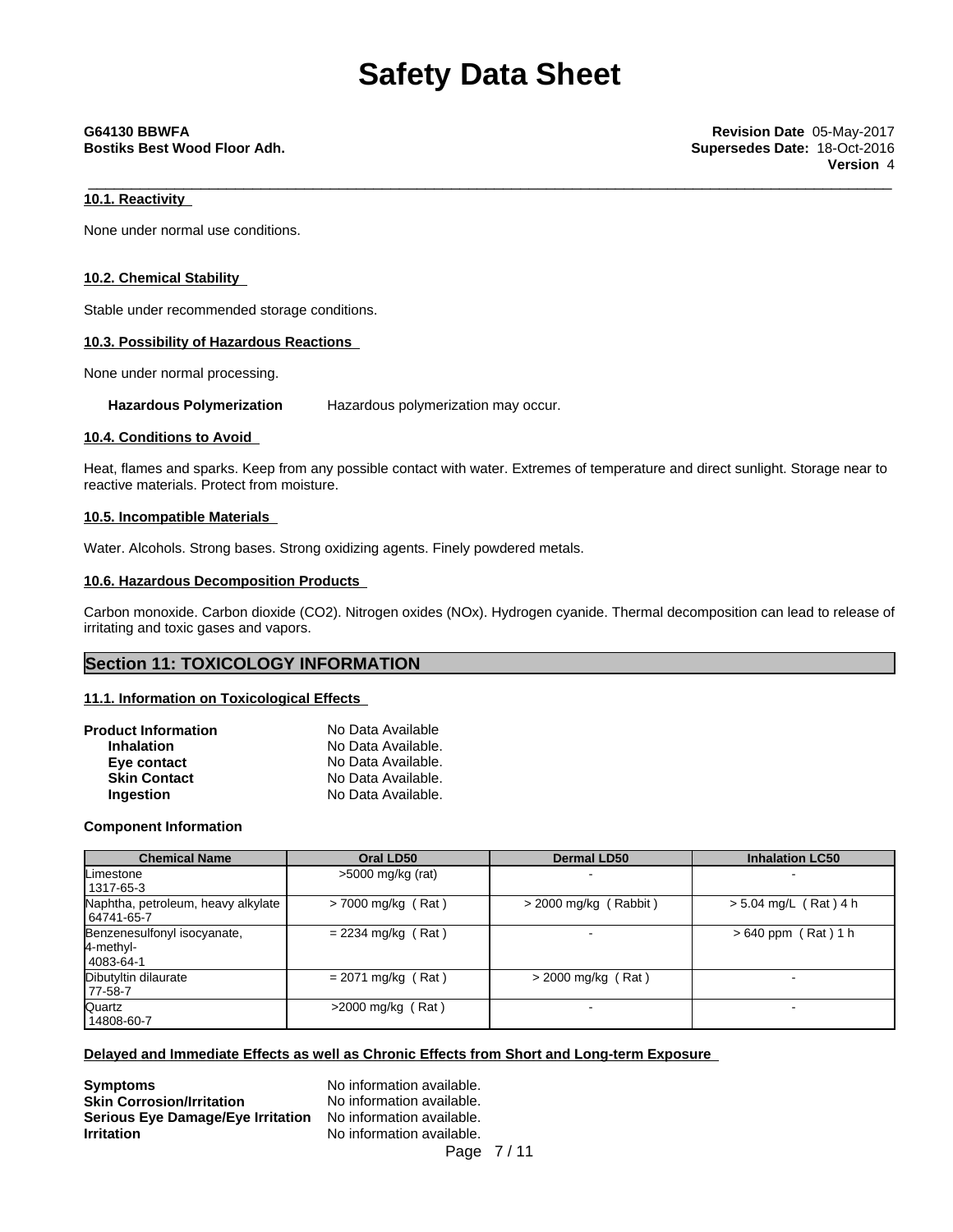| <b>Corrosivity</b>              | No information available.                                                                                                                                                                                                                                                          |
|---------------------------------|------------------------------------------------------------------------------------------------------------------------------------------------------------------------------------------------------------------------------------------------------------------------------------|
| <b>Sensitization</b>            | No information available.                                                                                                                                                                                                                                                          |
| <b>Germ Cell Mutagenicity</b>   | No information available.                                                                                                                                                                                                                                                          |
| <b>Reproductive Toxicity</b>    | No information available.                                                                                                                                                                                                                                                          |
| <b>Developmental Toxicity</b>   | No information available.                                                                                                                                                                                                                                                          |
| <b>Teratogenicity</b>           | No information available.                                                                                                                                                                                                                                                          |
| <b>STOT - Single Exposure</b>   | No information available.                                                                                                                                                                                                                                                          |
| <b>STOT - Repeated Exposure</b> | No information available.                                                                                                                                                                                                                                                          |
| <b>Chronic Toxicity</b>         | Repeated contact may cause allergic reactions in very susceptible persons. Avoid repeated<br>exposure. Repeated or prolonged exposure may cause central nervous system damage.                                                                                                     |
|                                 | Repeated or prolonged contact causes sensitization, asthma and eczemas.                                                                                                                                                                                                            |
| <b>Target Organ Effects</b>     | Eyes, Respiratory system, Skin, Central nervous system.                                                                                                                                                                                                                            |
| <b>Aspiration Hazard</b>        | No information available.                                                                                                                                                                                                                                                          |
| Carcinogenicity                 | The table below indicates whether each agency has listed any ingredient as a carcinogen.<br>As Quartz (14808-60-7) is inextricably bound in the polymer matrix, it is not expected to be<br>available as an airborne hazard (dust, mist, or spray) under normal condition of uses. |
|                                 |                                                                                                                                                                                                                                                                                    |

| <b>Chemical Name</b> | <b>ACGIH</b> | <b>IARC</b> | NITO<br>. | <b>OCLIA</b><br>ינדו |
|----------------------|--------------|-------------|-----------|----------------------|
| Quartz               | ∼            | Group       | Known     |                      |
| 14808-60-7           |              |             |           |                      |

*ACGIH (American Conference of Governmental Industrial Hygienists) A2 - Suspected Human Carcinogen IARC (International Agency for Research on Cancer) Group 1 - Carcinogenic to Humans NTP (National Toxicology Program) Known - Known Carcinogen OSHA (Occupational Safety and Health Administration of the US Department of Labor) X - Present*

# **Section 12: ECOLOGICAL INFORMATION**

# **12.1. Toxicity**

No information available

| <b>Chemical Name</b>      | <b>Algae/Aquatic Plants</b> | <b>Fish</b>                                            | <b>Toxicity to</b>    | <b>Crustacea</b>             |
|---------------------------|-----------------------------|--------------------------------------------------------|-----------------------|------------------------------|
|                           |                             |                                                        | <b>Microorganisms</b> |                              |
| Limestone                 |                             | CE50 (72h) > 200mg/L Algae CL50 (96h) > 10000mg/L Fish |                       | CE50 (48h) >1000 mg/L        |
| 1317-65-3                 | (Desmondesmus               | (Oncorhynchus mykiss)                                  |                       | Daphnia Magna                |
|                           | subspicatus)                |                                                        |                       |                              |
| Naphtha, petroleum, heavy | EC50 72 h = 30000 mg/L      |                                                        |                       | LC50 48 h = $2 \text{ mg/L}$ |
| alkylate                  | (Pseudokirchneriella        |                                                        |                       | (Mysidopsis bahia)           |
| 64741-65-7                | subcapitata)                |                                                        |                       |                              |
| Dibutyltin dilaurate      |                             | LC50 48 h = $2 \text{ mg/L}$ (Oryzias                  |                       |                              |
| 177-58-7                  |                             | latipes                                                |                       |                              |

# **12.2. Persistence and Degradability**

No information available.

# **12.3. Bioaccumulative Potential**

No information available.

# **12.4. Mobility in Soil**

No information available.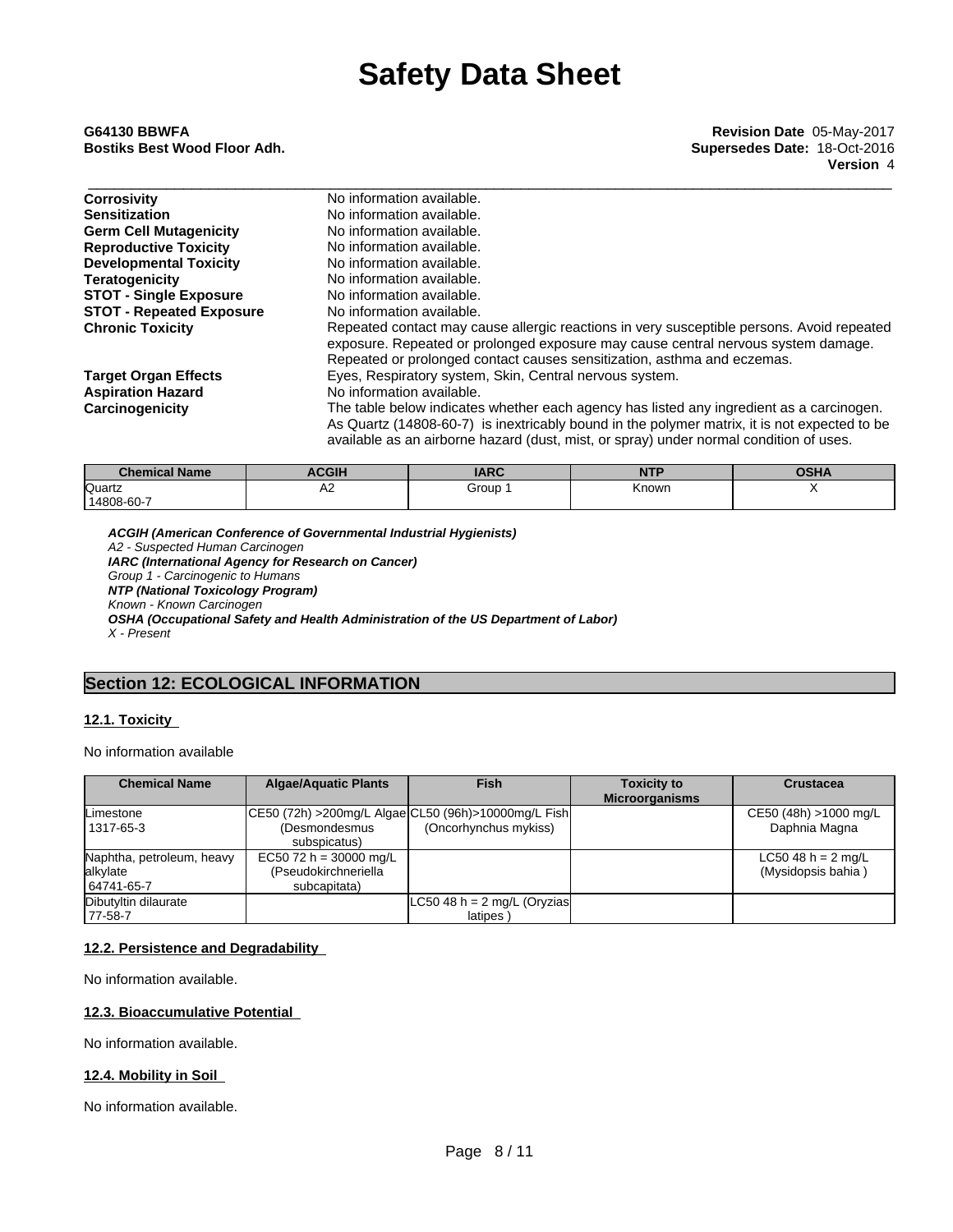\_\_\_\_\_\_\_\_\_\_\_\_\_\_\_\_\_\_\_\_\_\_\_\_\_\_\_\_\_\_\_\_\_\_\_\_\_\_\_\_\_\_\_\_\_\_\_\_\_\_\_\_\_\_\_\_\_\_\_\_\_\_\_\_\_\_\_\_\_\_\_\_\_\_\_\_\_\_\_\_\_\_\_\_\_\_\_\_\_\_\_\_\_ **G64130 BBWFA Revision Date** 05-May-2017 **Bostiks Best Wood Floor Adh. Supersedes Date:** 18-Oct-2016 **Version** 4

**12.5 Other adverse effects**

No information available

# **Section 13: DISPOSAL CONSIDERATIONS**

# **13.1. Waste Treatment Methods**

**Disposal of Wastes** It is the responsibility of the waste generator to determine the toxicity and physical properties of the material generated to determine the proper waste identification and disposal methods in compliance with applicable regulations

| <b>Contaminated Packaging</b> | Dispose of in accordance with federal, state and local regulations |  |
|-------------------------------|--------------------------------------------------------------------|--|
|-------------------------------|--------------------------------------------------------------------|--|

# **Section 14: TRANSPORTATION INFORMATION**

| Note:                                                                                                                                                                        | 49 CFR 173.150(f)(2) "The requirements in this subchapter do not apply to a material<br>classed as a combustible liquid in a non-bulk packaging unless the combustible liquid is a<br>hazardous substance, a hazardous waste, or a marine pollutant." |
|------------------------------------------------------------------------------------------------------------------------------------------------------------------------------|-------------------------------------------------------------------------------------------------------------------------------------------------------------------------------------------------------------------------------------------------------|
| <b>DOT</b><br>UN/ID No<br><b>Hazard Class</b><br><b>Packing Group</b><br><b>Special Provisions</b><br><b>Description</b><br><b>Emergency Response Guide</b><br><b>Number</b> | NA1993<br>Combustible liquid<br>Ш<br>IB3, T1, T4, TP1<br>NA1993, Combustible liquid, n.o.s. (Naphtha, petroleum, heavy alkylate), Combustible<br>liquid, III,<br>128                                                                                  |
| <b>IATA</b>                                                                                                                                                                  | Not regulated                                                                                                                                                                                                                                         |
| <b>IMDG</b>                                                                                                                                                                  | Not regulated                                                                                                                                                                                                                                         |

# **Section 15: REGULATORY INFORMATION Global Inventories**

| <b>TSC</b> | ∟isted |
|------------|--------|
| <b>DSI</b> | ister  |

 **Legend:**

 **TSCA** - United States Toxic Substances Control Act Section 8(b) Inventory

 **DSL** - Canadian Domestic Substances List

 **Listed** - The components of this product are either listed or exempt from listing on inventory.

**Not Listed** - One or more components of this product are not listed on inventory.

# **Canada**

This product has been classified in accordance with the hazard criteria of the Controlled Products Regulations (CPR) and the MSDS contains all the information required by the CPR

# **WHMIS Hazard Class**

B3 - Combustible liquid D2A - Very toxic materials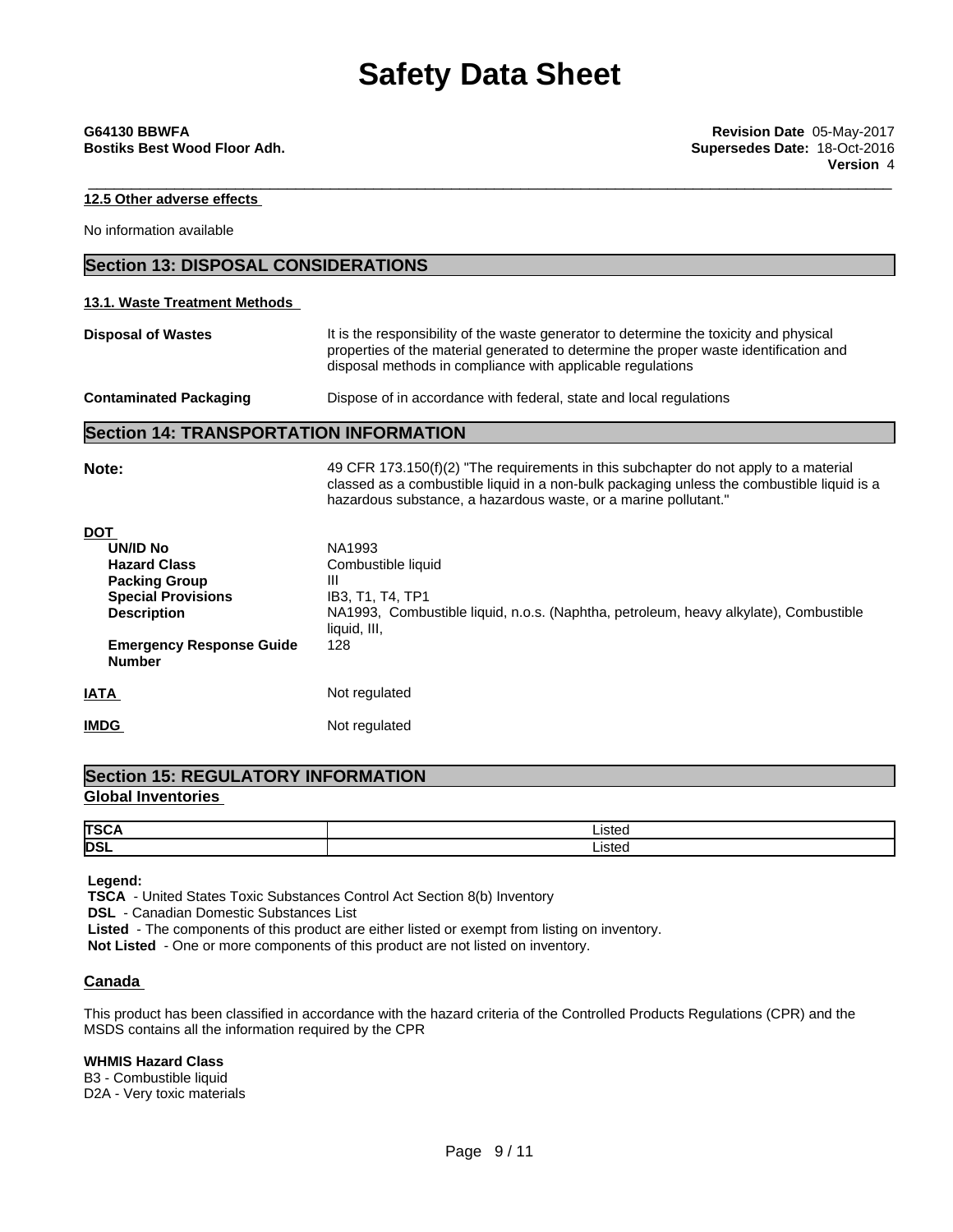**Bostiks Best Wood Floor Adh. Supersedes Date:** 18-Oct-2016



# **SARA 313**

Section 313 of Title III of the Superfund Amendments and Reauthorization Act of 1986 (SARA). This product does not contain any chemicals which are subject to the reporting requirements of the Act and Title 40 of the Code of Federal Regulations, Part 372

# **SARA 311/312 Hazard Categories**

| <b>Acute Health Hazard</b>        | ves |
|-----------------------------------|-----|
| <b>Chronic Health Hazard</b>      | ves |
| <b>Fire Hazard</b>                | ves |
| Sudden release of pressure hazard | No  |
| <b>Reactive Hazard</b>            | No  |

# **California Proposition 65**

This product contains one or more of the substances listed on Proposition 65 at or above 0.01 wt. %

| <b>Chemical Name</b>                                                    | <b>ICAS No.</b> |
|-------------------------------------------------------------------------|-----------------|
| 11.2-Benzenedicarboxylic acid, di-C9-11-branched alkyl esters, C10-rich | 68515-49-1      |
| Quartz                                                                  | 14808-60-7      |
| N-(trichlloromethylthio)phthalimide                                     | 133-07-3        |

# **Europe**

## **Restrictions of Use of Hazardous Substances (RoHS) Directive 2011/65/EU**

This product does not contain Lead (7439-92-1), Cadmium (7440-43-9), Mercury (7439-97-6), Hexavalent chromium (7440-47-3), Polybrominated biphenyls (PBB), and Polybrominated diphenyl ethers (PBDE) above the regulated limit mentioned in this regulation.

### EU-REACH (1907/2006) - Candidate List of Substances of Very High Concern (SVHC) for Authorization in accordance with **Article 59**

This product does not contain candidate substances of very high concern at a concentration >=0.1% (Regulation (EC) No. 1907/2006 (REACH), Article 59)

# **Section 16: OTHER INFORMATION**

# **Product(s) Covered**

| <b>HMIS</b> | Health Hazards 2*         | <b>Flammability 2</b> | <b>Physical Hazards 0</b> | <b>Personal Protection X</b> |  |
|-------------|---------------------------|-----------------------|---------------------------|------------------------------|--|
| G64140-DZC  | BEST Ca MP5GL/P36         |                       |                           |                              |  |
| G64140-DZ   | BEST MP5GL/P36            |                       |                           |                              |  |
| G64140-95L  | BEST MD52GL(654LB)/P3     |                       |                           |                              |  |
| G64130-BUC  | BEST Ca MP5GL/P24         |                       |                           |                              |  |
| G64130-BU   |                           | BEST MP5GL/P36        |                           |                              |  |
| A39000      | BEST FCt10.10Z/C12        |                       |                           |                              |  |
| A38921      | BEST FCt28OZ/C12          |                       |                           |                              |  |
| A38910      | <b>BEST FCt10.1OZ/C24</b> |                       |                           |                              |  |
|             |                           |                       |                           |                              |  |

**Key or Legend to Abbreviations and Acronyms Used in the Safety Data Sheet** No information available

### **Key Literature References and Sources for Data**